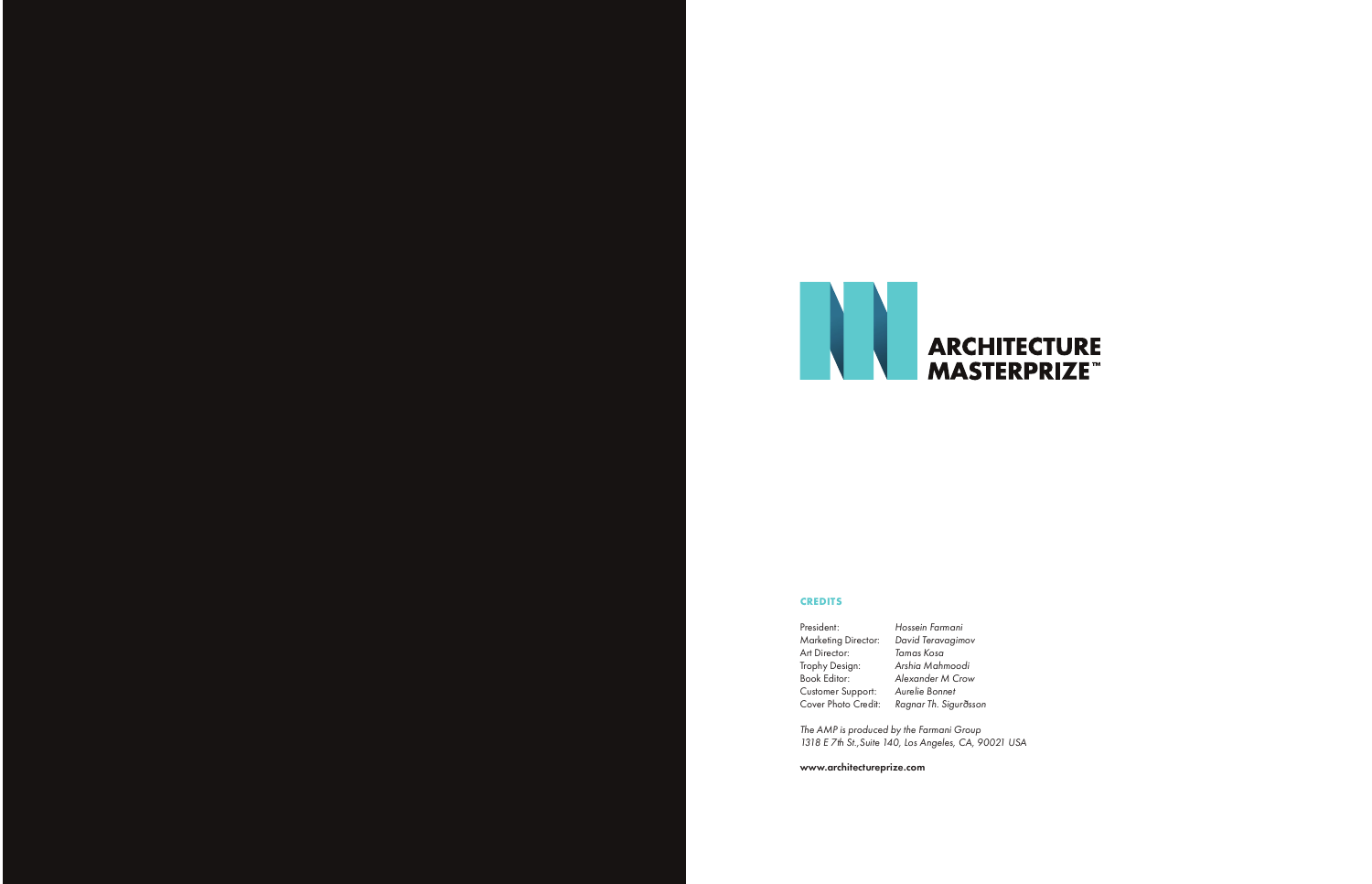## The Architecture MasterPrize

Celebrating inspirational global architecture and design

Since its launch in 2016, the Architecture MasterPrize has been passionately committed to its three-fold core mission:

- To advance the appreciation of quality architectural design around the world,
- To celebrate the greatest achievements in architecture, interior design and landscape design,
- To showcase the world-class talent and visionaries in these fields.

In pursuit of this vision, we have discovered some of the most unique, ground-breaking, visually stunning architectural and interior designs from around the world, and the visionary designers and design teams that have brought to life, developing them from an idea to reality.

In its 2019 edition, the most successful and competitive year to date, AMP received over a thousand entries from around the world from professional, emerging and student designers. Our stellar international Jury of industry experts, architects, designers, curators, editors and academics, had the challenging task of selecting the most outstanding of these projects to be awarded the coveted title of "Firm of the Year", "Design of the Year", and "New Discovery of the Year" in the categories of architecture, interior design and landscape and urban design.

This year AMP also launched a brand new category—the Architectural Product of the Year Award—to recognize and celebrate the ingenuity and innovation of designers who create the products and materials that make great architectural achievements possible.

At AMP, we understand that architectural design is crucially important because of how it directly relates to our daily lives, acting as a backdrop to every stage of our human experience. From our work, to our hobbies, to our social lives, we encounter architecture everywhere, and those who design it are the trailblazers who continually challenge the limitations of space and gravity. Johann Wolfgang Von Goethe called architecture "frozen music", which makes the architects and designers behind it true virtuosos.

We are very proud to present the 2019 winners of this globally recognized award and congratulate each of them on their great success. Future generations will take inspiration from their achievements, as we have done.

The Architecture MasterPrize Team